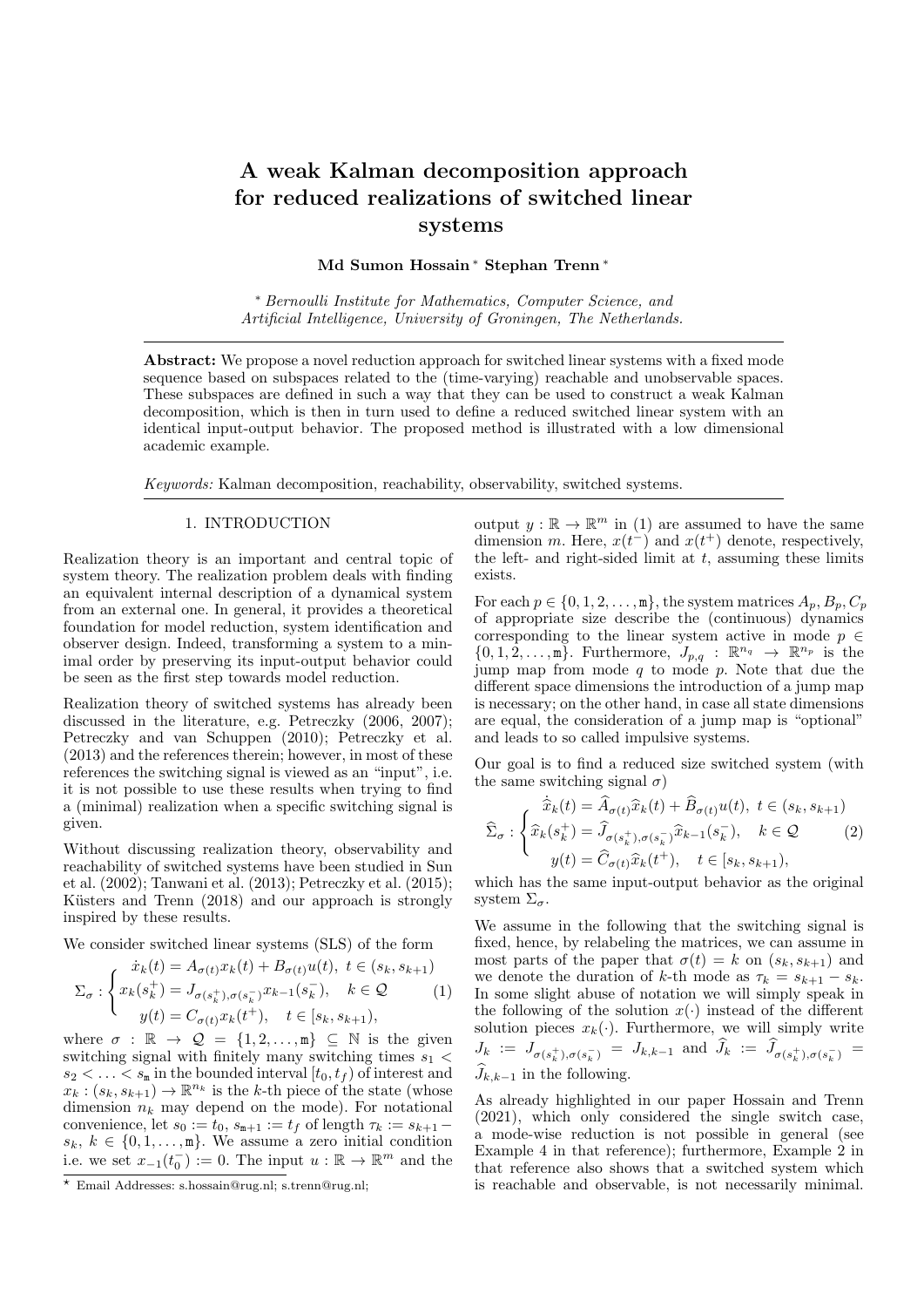Here we extend the preliminary results in Hossain and Trenn (2021) to the multiple switch case. In contrast to our earlier approach taken in Hossain and Trenn (2020), we are aiming to find a reduced model in the same system class (i.e. a piecewise-constant time-varying system instead of a continuously time-varying model).

The paper is organized as follows. In Section 2, the problem formulation and preliminaries are given with the characterization of reachability and observability of SLS. Section 3 discusses the main results with the proposed algorithm. Finally, some numerical results are shown in Section 4.

#### 2. PRELIMINARIES

#### 2.1 Weak Kalman decomposition

For non-switched linear systems with zero initial condition, the well known Kalman decomposition (KD) (Kalman, 1963) can be used to define a minimal realization. However, in the context of switched systems, the initial values for each (without first) mode are neither zero nor completely arbitrary, but are constraint to the reachable space of the previous mode. Furthermore, some unobservable state in one mode may become observable in a later mode. This motivates us to define a weak KD which takes into account an extended reachable space and restricted unobservable space.

Lemma 1. Consider a system  $(A, B, C)$  and let  $\overline{\mathcal{R}} \supseteq \text{im } B$ and  $U \subseteq \text{ker } C$  be two A-invariant subspaces (an extended reachable and a restricted unobservable space). For any coordinate transformation  $\overline{T} = [\overline{V}^1 \ \ \overline{V}^2 \ \ \overline{V}^3 \ \ \overline{V}^4]$  with  $\mathrm{im} \, \overline{V}^1 \, := \, \overline{\mathcal{R}} \cap \underline{\mathcal{U}}, \, \mathrm{im} \, [\overline{V}^1, \overline{V}^2] \, := \, \overline{\mathcal{R}}, \, \mathrm{im} [\overline{V}^1, \overline{V}^3] \, := \, \underline{\mathcal{U}}, \, \mathrm{we}$ have  $(\overline{T}^{-1}A\overline{T}, \overline{T}^{-1}B, C\overline{T}) =$ 

$$
\left( \begin{bmatrix} A^{11} & A^{12} & A^{13} & A^{14} \\ 0 & A^{22} & 0 & A^{24} \\ 0 & 0 & A^{33} & A^{34} \\ 0 & 0 & 0 & A^{44} \end{bmatrix}, \begin{bmatrix} B^1 \\ B^2 \\ 0 \\ 0 \end{bmatrix}, \begin{bmatrix} 0 & C^2 & 0 & C^4 \end{bmatrix} \right). \tag{3}
$$

In particular,  $Ce^{At}B = C^2e^{A^{22}t}B^2$ , for all  $t \in \mathbb{R}$ .

**Proof.** Since  $\overline{\mathcal{R}} \cap \underline{\mathcal{U}} = \text{im } \overline{V}^1$  is A-invariant there is a matrix  $A^{11}$  of appropriate size such that  $A\overline{V}^1 = \overline{V}^1 A^{11}$ . The A-invariance of  $\overline{\mathcal{R}}$  implies that  $A\overline{V}^2 \subseteq \text{im}[\overline{V}^1, \overline{V}^2]$ , hence there exists  $A^{12}$ ,  $A^{22}$  such that  $A\overline{V}^2 = \overline{V}^1A^{12} + \overline{V}^2A^{22}$ . Similarly, A-invariance of  $\underline{\mathcal{U}}$  implies  $A\overline{V}^3 \subseteq \text{im}[\overline{V}^1, \overline{V}^3]$ , hence there exists  $A^{13}$ ,  $A^{33}$  such that  $A\overline{V}^3 = \overline{V}^1 A^{13} +$  $\overline{V}^3A^{33}$ . Finally,  $\text{im}[\overline{V}^1, \overline{V}^2, \overline{V}^3, \overline{V}^4] = \mathbb{R}^n$  implies existence of  $A^{14}$ ,  $A^{24}$ ,  $A^{34}$ ,  $A^{44}$  such that  $A\overline{V}^4 = \overline{V}^1 A^{14} + \overline{V}^2 A^{24} +$  $\overline{V}^3A^{34} + \overline{V}^4A^{44}$ . Combining all of the above, we obtain

$$
A[\overline{V}^1 \ \overline{V}^2 \ \overline{V}^3 \ \overline{V}^4] = [\overline{V}^1 \ \overline{V}^2 \ \overline{V}^3 \ \overline{V}^4] \begin{bmatrix} A^{11} A^{12} A^{13} A^{14} \\ 0 & A^{22} & 0 & A^{24} \\ 0 & 0 & A^{33} & A^{34} \\ 0 & 0 & 0 & A^{44} \end{bmatrix},
$$

which shows that  $\overline{T}^{-1}A\overline{T}$ , has the desired block structure. Since im  $B \subseteq \overline{\mathcal{R}} = \text{im}[\overline{V}^1, \overline{V}^2]$ , there exists  $B^1$ ,  $B^2$  such that

$$
B = \overline{V}^1 B^1 + \overline{V}^2 B^2 = [\overline{V}^1 \ \overline{V}^2 \ \overline{V}^3 \ \overline{V}^4] \begin{bmatrix} B^1 \\ B^2 \\ 0 \\ 0 \end{bmatrix},
$$

from which the desired block structure of  $\overline{T}^{-1}B$  follows. Finally, ker  $C \supseteq \underline{U} = \text{im}[\overline{V}^1 \ \overline{V}^3]$  implies that  $C[\overline{V}^1 \ \overline{V}^3] =$  $\{0\}$ , and hence, for  $C^2 := C\overline{V}^2$  and  $C^4 := C\overline{V}^4$ ,

$$
C\overline{T} = C[\overline{V}^1 \ \overline{V}^2 \ \overline{V}^3 \ \overline{V}^4] = [0 \ C^2 \ 0 \ C^4].
$$

With these block structure, simple matrix multiplication leads to  $Ce^{At}B = C^2e^{A^{22}t}B^2$  for all  $t \in \mathbb{R}$ .

For the formulation of the main results, we will need the following notations of invariant subspaces.

*Definition 2.* For 
$$
A \in \mathbb{R}^{n \times n}
$$
 and a subspace  $\mathcal{L} \subseteq \mathbb{R}^n$ , let  $\langle A | \mathcal{L} \rangle := \text{im}[\mathcal{L}, A\mathcal{L}, \dots, A^{n-1}\mathcal{L}]$ 

be the smallest A-invariant subspace containing  $\mathcal{L}$ . Furthermore, let (here  $A^{-1}$  stands for the preimage, it is not assumed that  $\ddot{A}$  is invertible)

$$
\langle \mathcal{L} | A \rangle := \mathcal{L} \cap A^{-1} \mathcal{L} \dots \cap A^{-(n-1)} \mathcal{L}
$$

be the largest A-invariant subspace contained in  $\mathcal{L}$ .  $\Delta$ 

Note that for any  $C \in \mathbb{R}^{m \times n}$ , we have

$$
\langle \ker C \mid A \rangle = \ker [C^\top, (CA)^\top, \dots, (CA^{n-1})^\top]^\top.
$$

Furthermore, it is well known that for a linear system  $(A, B, C)$  the reachable space R is given by  $\mathcal{R} = \langle A, \text{im } B \rangle$ and the unobservable space  $U$  is given by  $\langle \ker C, A \rangle$ .

*Remark 3.* Clearly, the choice  $\overline{\mathcal{R}} = \mathcal{R}$  and  $\mathcal{U} = \mathcal{U}$  in Lemma 1 leads to the well known KD. Furthermore, any A-invariant subspace  $\overline{\mathcal{R}} \supseteq \text{im } B$  will be a superset of  $\mathcal{R}$ , because  $\mathcal R$  is the smallest A-invariant subspace containing im B; analogously, any A-invariant subspace  $\underline{U} \subseteq \ker C$ will be contained in  $\mathcal{U}$ . This motivation to call  $\overline{\mathcal{R}} \supseteq \mathcal{R}$ an extended reachable space and  $\underline{U} \subseteq U$  a restricted unobservable space in Lemma 1.

For a linear system  $(A, B, C)$  with given extended reachable space  $\overline{\mathcal{R}}$  and restricted unobservable space U the weak KD (3) immediately leads to the reduced system  $(A^{22}, B^2, C^2)$  which can be obtained from  $(A, B, C)$  by suitable left and right projection defined as follows.

Definition 4. For any coordinate transformation  $\overline{T}$  =  $[\overline{V}^1, \overline{V}^2, \overline{V}^3, \overline{V}^4]$  as in Lemma 1, let

$$
[(\overline{W}^1)^\top, (\overline{W}^2)^\top, (\overline{W}^3)^\top, (\overline{W}^4)^\top]^\top := \overline{T}^{-1}.
$$

Then,  $\overline{W}^2$  and  $\overline{V}^2$  are called the *weak KD left-projector* and weak KD right-projector, respectively.  $\triangle$ 

By definition, of the left- and right-projectors,  $\overline{W}^2 \overline{V}^2 = I$ and  $(A^{22}, B^2, C^2) = (\overline{W}^2 A \overline{V}^2, \overline{W}^2 B, C \overline{V}^2)$ . Our approach relies on defining suitable extended reachable and restricted unobservable spaces for each of the modes of the switched system (1). Towards this goal, we first provide expression for the exact (time-varying) reachable and unobservable spaces for (1) in the following.

### 2.2 Exact (time-varying) reachability space

It is easily seen that the solution of (1) is given recursively by, for  $t \in [s_k, s_{k+1})$  and  $k = 1, \ldots, m$ ,

$$
x(t) := e^{A_k(t - s_k)} J_k x(s_k^-) + \int_{s_k}^t e^{A_k(t - s)} B_k u(s) ds.
$$
 (4)

The output equation is given by

$$
y(t) = C_k x(t), \ t \in [s_k, s_{k+1}), k = 0, 1, \dots, \text{m}.
$$
 (5)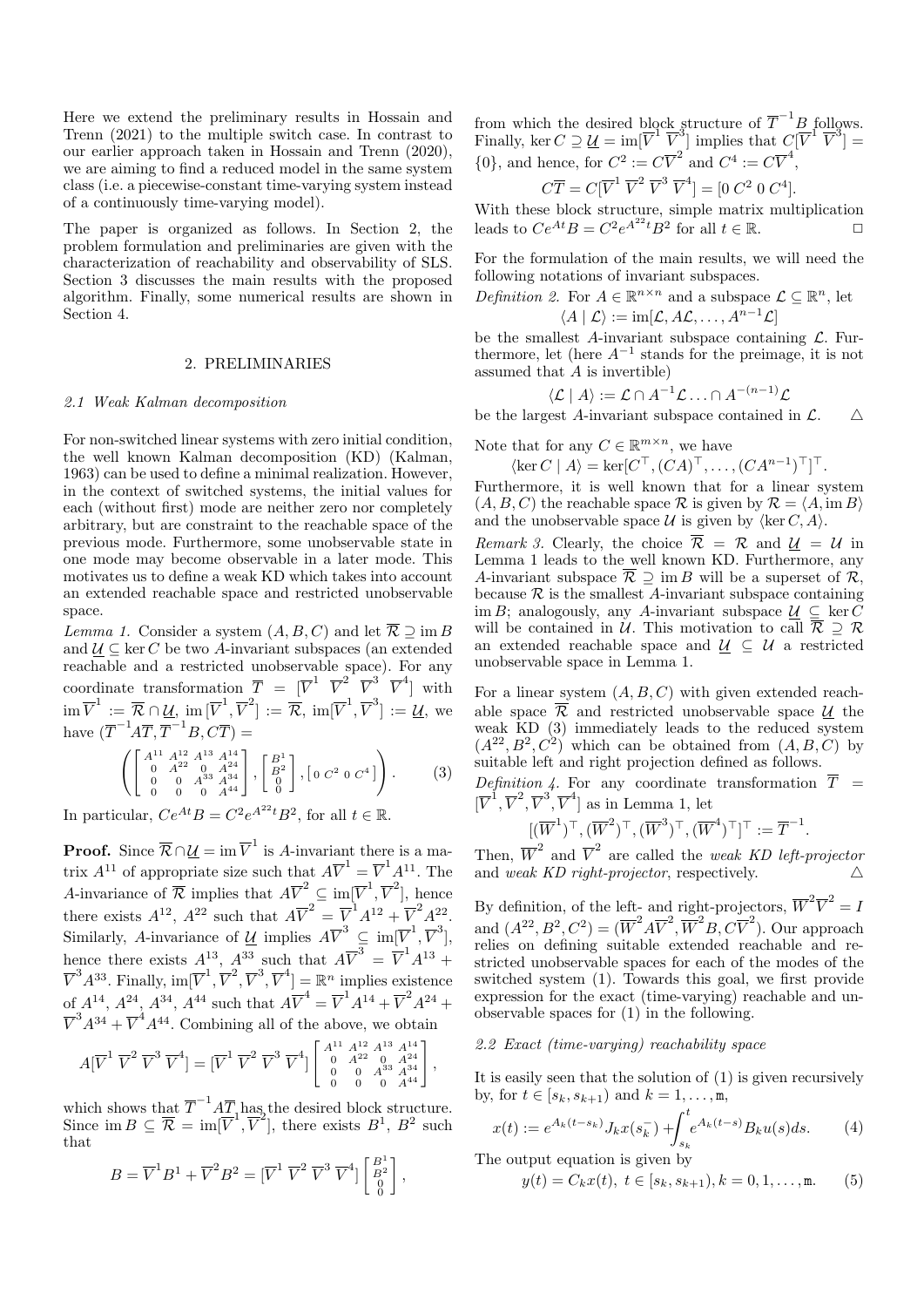Let us now introduce the following formal definition of the reachable space of (1) on the intervals  $[t_0, s_k)$ ,  $k =$  $1, 2, \ldots, m$ .

Definition 5. The reachable space of the switched system (1) on time interval  $[t_0, t)$  is defined by

$$
\mathcal{R}_{[t_0,t)} := \left\{ x(t^-) \mid \frac{\exists \text{ solution } (x,u) \text{ of (1)}}{\text{with } x(t_0^-) = 0} \right\}.
$$

We call the switched system (1) *reachable* (on  $(t_0, t_f)$ ) if, and only if,

$$
\mathcal{R}_{[t_0,t_f)} = \mathbb{R}^{n_{\mathbb{m}}}.
$$

To calculate the reachability spaces of (1), the known information of each switching time interval needs to carry over from a switching time interval to the next time interval. Let  $\mathcal{R}_k = \langle A_k | \text{im } B_k \rangle$  be the local reachable subspace for mode  $k$ . We will show then that the reachable space at the end of the k-th mode is defined by the following recursive equation,  $k = 1, 2, \ldots, m$ :

$$
\mathcal{M}_1 := \mathcal{R}_0,
$$
  

$$
\mathcal{M}_{k+1} := \mathcal{R}_k + e^{A_k \tau_k} J_k \mathcal{M}_k,
$$
 (6)

where  $\tau_k := s_{k+1} - s_k$  is the duration of mode k. The intuition behind the sequence (6) is as follows. By starting the zero initial values of first mode, clearly  $\mathcal{R}_{[t_0,s_1]}$  =  $\mathcal{R}_0$ , continuing recursively, the reachable space at switch number  $k + 1$ , is obtained by propagating forward the reachable space just before switch  $k$  in time, i.e. first jump via  $J_k$  and then propagate according to the matrix exponential (the time-evolution for a zero input). Finally, to take into account the effect of the input, the local reachable space of mode  $k$  is added. This intuition is formalized as follows.

Lemma 6. (Cf. Küsters and Trenn (2016)). For all  $1 \leq$  $k \leq m+1$ ,

$$
\mathcal{M}_k = \mathcal{R}_{[t_0,s_k)}.
$$

In particular, (1) is reachable if, and only if  $\mathcal{M}_{m+1} = \mathbb{R}^{n_m}$ .

**Proof.** The proof is similar to the proof of (Küsters and Trenn,  $2016$ , Thm.  $27 \&$  Lem.  $26$ ) and therefore omitted.  $\hfill \square$ 

From (6) it is clear that the reachable spaces depend on the switching times (in fact, on the mode durations  $\tau_k$ ) and this dependency cannot be avoided in general as the following example shows. In particular, the overall reachability of the switched system (1) on  $(t_0, t_f)$  depends on the switching times and how long each mode is active.

the switched system (1) given by

$$
A_0 = A_2 = \begin{bmatrix} 0 & 0 \\ 0 & 0 \end{bmatrix}, A_1 = \begin{bmatrix} 0 & -1 \\ 1 & 0 \end{bmatrix}, B_0 = B_2 = \begin{bmatrix} 1 \\ 0 \end{bmatrix}, B_1 = \begin{bmatrix} 0 \\ 0 \end{bmatrix}.
$$

with  $J_1 = J_2 = I$ . It is noted that none of the pairs  $(A_i, B_i)$ is reachable. Consider the switching signal  $\sigma$  with the mode sequence  $0 \rightarrow 1 \rightarrow 2$  and switching times  $s_1, s_2$ . Let  ${e_1, e_2}$  denote the natural basis vectors for  $\mathbb{R}^2$ . Clearly,  $\mathcal{R}_0 = \mathcal{R}_2 := \text{span}\{e_1\}, \, \mathcal{R}_1 := \{0\}, \, e^{A_1\tau} = \left[\begin{smallmatrix} \cos\tau & -\sin\tau \ \sin\tau & \cos\tau \end{smallmatrix}\right]$ and  $e^{A_2 \tau} = \begin{bmatrix} 1 & 0 \\ 0 & 1 \end{bmatrix}$ . Hence,

$$
\mathcal{M}_1 = \mathcal{R}_0 = \text{span}\{e_1\},
$$
  
\n
$$
\mathcal{M}_2 = \mathcal{R}_1 + e^{A_1 \tau_1} J_1 \mathcal{M}_1 = \text{span}\{ \left[ \begin{matrix} \cos \tau_1 \\ \sin \tau_1 \end{matrix} \right] \},
$$
  
\n
$$
\mathcal{M}_3 = \mathcal{R}_2 + e^{A_2 \tau_2} J_2 \mathcal{M}_2 = \text{span}\{e_1\} + \text{span}\{ \left[ \begin{matrix} \cos \tau_1 \\ \sin \tau_1 \end{matrix} \right] \}.
$$

If  $\tau_1 = k\pi$  for any  $k \in \mathbb{N}$  then  $\mathcal{M}_3 = \text{span}\{e_1\}$ , otherwise  $\mathcal{M}_3 = \mathbb{R}^2$ . This clearly shows that the overall reachability of a switched system depends on the switching times.  $\Delta$ 

Note that although  $\mathcal{M}_{k+1} \supseteq \mathcal{R}_k \supseteq \text{im } B_k$  the space  $\mathcal{M}_{k+1}$ is not a suitable extended reachable space for the mode  $(A_k, B_k, C_k)$  in the sense of Lemma 1, because it is not  $A_k$ -invariant in general. Before addressing this problem in Section 2.4, we recall first the "dual" space of the reachability spaces: the unobservable spaces.

# 2.3 Exact (time-varying) unobservability space

Definition 8. The unobservable space of the switched system (1) on time interval  $[t, t_f)$  is defined by

$$
\mathcal{U}_{[t,t_f)} := \left\{ x(t^+) \mid \frac{\exists \text{ solution } (x, u = 0) \text{ such that}}{y = 0 \text{ of } (1) \text{ on } [t, t_f)} \right\}.
$$

We call the switched system (1) *observable* (on  $[t_0, t_f)$ ) if, and only if,

$$
\mathcal{U}_{[t_0,t_f)} = \{0\}.
$$

Similar as for the reachable spaces, we aim to express the unobservable spaces recursively. Starting from the last mode it is clear that the unobservable space is the same as the classical unobservable space  $\mathcal{U}_{m} = \langle \ker C_{m} | A_{m} \rangle$ . Recursively, the unobservable space at switch number k can now be propagated backwards in time by first taking the preimage under the jump  $J_k$  and then further propagating it back with the continuous flow of mode  $k-1$ , i.e. by  $e^{-A_{k-1}\tau_{k-1}}$ . Finally, this propagated space needs to be combined with the local unobservable space of mode  $k-$ 1 given by  $\mathcal{U}_{k-1} = \langle \ker C_{k-1} | A_{k-1} \rangle$ . This motivates the definition of the following sequence of subspaces,  $k = m, m 1, \ldots, 1$ :

$$
\mathcal{N}_{m} := \mathcal{U}_{m}, \n\mathcal{N}_{k-1} := \mathcal{U}_{k-1} \cap \left( e^{-A_{k-1}\tau_{k-1}} J_{k}^{-1} \mathcal{N}_{k} \right).
$$
\n(7)

Lemma 9. (Cf. Tanwani et al. (2011)). For all  $0 \leq k \leq m$ ,  $\mathcal{N}_k = \mathcal{U}_{[s_k, t_f)}.$ 

In particular, (1) is observable if, and only if  $\mathcal{N}_0 = \{0\}.$ 

Proof. The proof is similar to the proof of (Küsters and Trenn, 2016, Thm. 27  $&$  Lem. 26) and therefore omitted. ✷

Example 10. (Dependency on the switching times). Recall Example 7 with output submatrices

$$
C_0 = C_2 = [0 1], C_1 = [0 0],
$$

*Example 7.* (Dependency on the switching times). Consider It is noted that none of the pairs  $(A_i, C_i)$  is observable. Clearly,  $U_0 = U_2 = \text{span}\{e_1\}, \ U_1 = \mathbb{R}^2, e_2$ Clearly,  $\mathcal{U}_0 = \mathcal{U}_2 = \text{span}\{e_1\}, \ \mathcal{U}_1 = \mathbb{R}^2, e^{-A_1\tau} = [\begin{matrix} \cos \tau & \sin \tau \\ -\sin \tau & \cos \tau \end{matrix}]$  and  $e^{-A_2\tau} = [\begin{matrix} 1 & 0 \\ 0 & 1 \end{matrix}]$ . Hence,  $\mathcal{N}_2 = \mathcal{U}_2 = \text{span}\{e_1\},\$ 

$$
\mathcal{N}_1 = \mathcal{U}_1 \cap e^{-A_1 \tau_1} J_2^{-1} \mathcal{N}_2 = \mathbb{R}^2 \cap \text{span}\left\{ \begin{bmatrix} \cos \tau_1 \\ -\sin \tau_1 \end{bmatrix} \right\},
$$
  
\n
$$
\mathcal{N}_0 = \mathcal{U}_0 \cap e^{-A_0 \tau_0} J_1^{-1} \mathcal{N}_1 = \text{span}\{e_1\} \cap \text{span}\left\{ \begin{bmatrix} \cos \tau_1 \\ -\sin \tau_1 \end{bmatrix} \right\}
$$
  
\nIf  $\tau_1 = k\pi$  for any  $k \in \mathbb{N}$ , then  $\mathcal{N}_0 := \text{span}\{e_1\}$ , otherwise  
\n $\mathcal{N}_0 = \{0\}$ . Therefore, the overall observability of (1)  
\ndepends on the switching time.

Note that similar to the reachability spaces, although the unobservable spaces  $\mathcal{N}_k$  satisfy  $\mathcal{N}_k \subseteq \mathcal{U}_k \subseteq \ker C$ , they are not  $A_k$ -invariant and hence, are not restricted unobservable spaces in the sense of Lemma 1.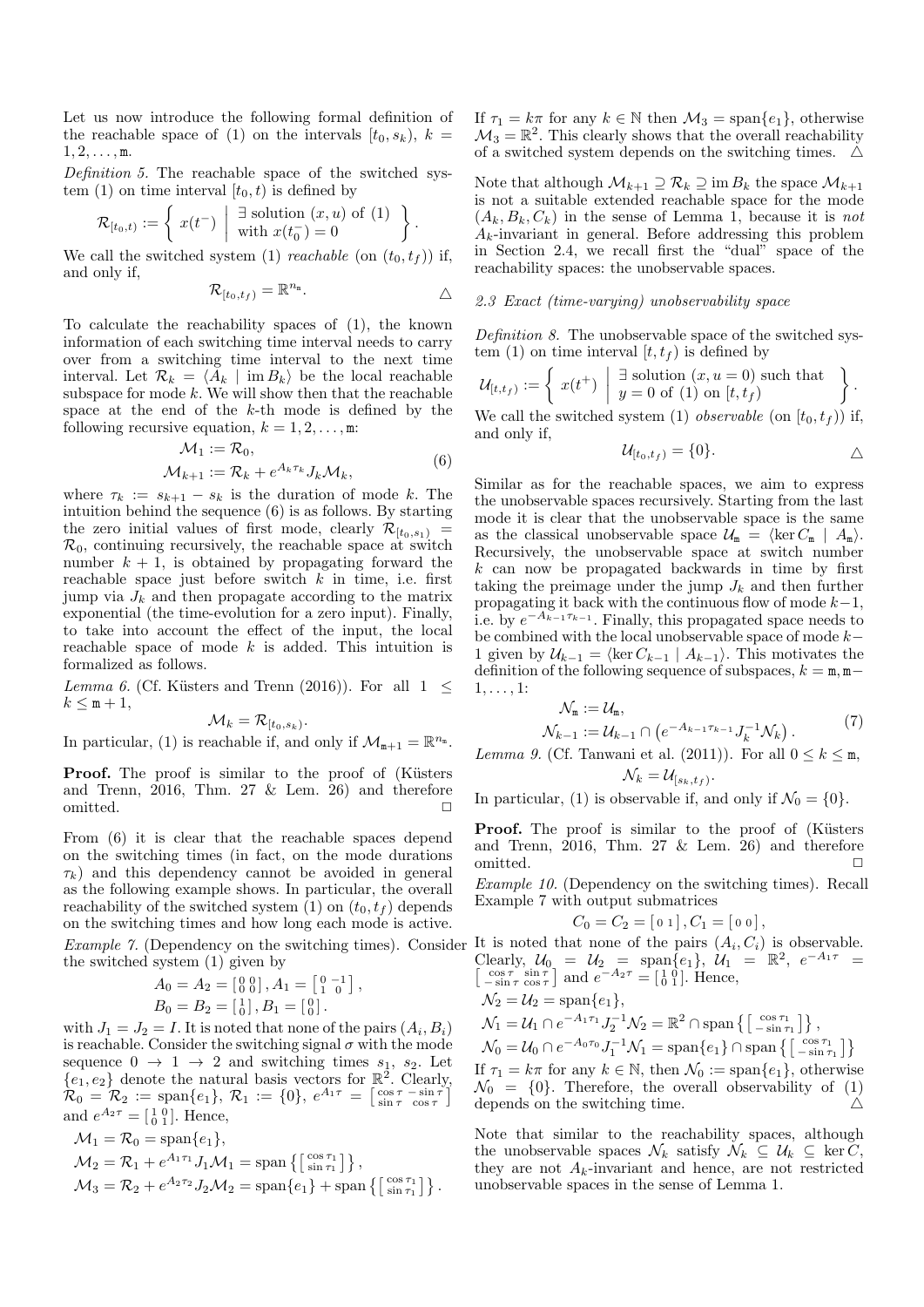#### 2.4 Extended reachable / restricted unobservable spaces for switched system

So far, we have seen that the reachability spaces and observability spaces of (1) depend on the switching time. Even worse, when looking at the reachable / unobservable space at a particular time  $t \in (s_k, s_{k+1})$  between two switches, then it is easily seen that these spaces in general also depend on the considered time  $t$  and a reduction method based on the exact reachability / observability spaces will necessarily result in general time-varying coordinate transformations / projections (cf. our previously proposed reduction method (Hossain and Trenn, 2020)) and would not lead to a reduced system of the desired form  $(2)$ .

To circumvent this problem, we introduce suitable extended reachable and restricted unobservable spaces for the switched system (1). The key idea is based on the fact that for any subspace  $\mathcal{H} \subseteq \mathbb{R}^n$  and any matrix  $A \in \mathbb{R}^{n \times n}$ the following subspace relationship holds:

$$
\langle \mathcal{H} | A \rangle \subseteq e^{At} \mathcal{H} \subseteq \langle A | \mathcal{H} \rangle.
$$
 (8)

By replacing the matrix-exponentials in the constructions of the reachable / unobservable spaces by the corresponding A-invariant subspace, we arrive at the following sequences (cf. Tanwani et al. (2011) for the unobservable spaces):

$$
\overline{\mathcal{R}}_0 := \mathcal{R}_0, \n\overline{\mathcal{R}}_k := \mathcal{R}_k + \langle A_k | J_k \overline{\mathcal{R}}_{k-1} \rangle, k = 1, \dots, m;
$$
\n(9)

$$
\underline{\mathcal{U}}_{m} := \mathcal{U}_{m},
$$
\n
$$
\underline{\mathcal{U}}_{k-1} := \mathcal{U}_{k-1} \cap \langle J_{k}^{-1} \underline{\mathcal{U}}_{k} \mid A_{k-1} \rangle, k = m, \dots, 2, 1.
$$
\n(10)

In view of (8), it is easy to see that

$$
\mathcal{R}_k \supseteq \mathcal{M}_{k+1} \supseteq \mathcal{R}_k
$$
 and  $\underline{\mathcal{U}}_k \subseteq \mathcal{N}_k \subseteq \mathcal{U}_k$ .

In particular,  $\overline{\mathcal{R}}_{m} = \mathbb{R}^{n_{m}}$  and  $\underline{\mathcal{U}}_{0} = \{0\}$  are necessary conditions for reachability and observability, respectively, of the overall switched system (3).

Finally, observe that by construction both  $\overline{\mathcal{R}}_k$  and  $\underline{\mathcal{U}}_k$  are  $A_k$ -invariant, i.e. they are extended reachable / restricted unobservable spaces in the sense of Lemma 1 and we are now ready to propose our main result about the reduction of switched systems of the form (1).

### 3. MAIN RESULT: PROPOSED REDUCTION METHOD

We now propose a method to compute a reduced realization (2) of (1) for a given switching signal.

Step 1. Compute the sequence of extended reachable subspaces  $\overline{\mathcal{R}}_0, \overline{\mathcal{R}}_1, \cdots, \overline{\mathcal{R}}_{\mathfrak{m}}$  and restricted unobservable subspaces  $\underline{\mathcal{U}}_0, \underline{\mathcal{U}}_1, \cdots, \underline{\mathcal{U}}_m$  as in (9) and (10). **Step 2.** Apply Lemma 1 to  $(A_k, B_k, C_k)$  with  $(\overline{\mathcal{R}}_k, \underline{\mathcal{U}}_k)$ to compute the left- and right-projectors  $\overline{W}_k^2$  $\overline{k}^2, \overline{V}_k^2$  $\frac{z}{k}$ , and let  $\left(\widehat{A}_k,\widehat{B}_k,\widehat{C}_k\right)=\left(\overline{W}_k^2A_k\overline{V}_k^2\right)$  $\overline{k}^2, \overline{W}_k^2 B_k, C_k \overline{V}_k^2$  $\binom{2}{k}$ . Step 3. Calculate the reduced jump map

$$
\widehat{J}_k := \overline{W}_k^2 J_k \overline{V}_{k-1}^2
$$

.

Before showing that the resulting reduced system (2) is indeed a realization of (1), we first highlight an important connection between the solutions of both systems.

Lemma 11. Consider the switched system  $\Sigma_{\sigma}$  as in (1) and the reduced system  $\widehat{\Sigma}_{\sigma}$  as in (2) obtained by the left- and right-projectors  $\overline{W}_{a}^{2}$  $_{\sigma(\cdot)}^2, \overline{V}_{\sigma}^2$  $\sigma(\cdot)$ . If  $x(\cdot)$  is a solution of  $\Sigma_{\sigma}$  then  $\widehat{x}(\cdot) := \overline{W}_{\sigma(\cdot)}^2 x(\cdot)$  is a solution of  $\widehat{\Sigma}_{\sigma}$ .

**Proof.** Consider any time interval  $(s_k, s_{k+1})$  between two switches, then, for  $t \in (s_k, s_{k+1}),$ 

$$
\dot{\widehat{x}}(t) = \overline{W}_k^2 \dot{x} = \overline{W}_k^2 A_k x(t) + \overline{W}_k^2 B u(t)
$$

$$
= [0 \widehat{A}_k \ 0 \ *] \ \overline{T}_k^{-1} x(t) + B_2^k u(t),
$$

where  $\overline{T}_k = [\overline{V}_k^1 \ \overline{V}_k^2 \ \overline{V}_k^3 \ \overline{V}_k^4$  $\begin{bmatrix} \overline{k} \end{bmatrix}$  is the coordinate transformation according to Lemma 1 for mode k. Since  $x(t) \in$  ${\cal R}_{[t_0,t)} \;\subseteq\; \overline{\cal R}_k \;=\; \operatorname{im} [\overline{V}_k^1$  $\frac{1}{k}, \overline{V}_k^2$  $\bar{x}_{k}^{2}$  it follows that  $\overline{T}_{k}^{-1}x(t)$  =  $[* \hat{x}(t)^\top 0 0]^\top$  and hence, as claimed, for all  $t \in (s_k, s_{k+1})$ 

$$
\widehat{x}(t) = A_k \widehat{x}(t) + B_k u(t).
$$

 $\dot{\hat{x}}(t) = \hat{A}_k \hat{x}(t) + \hat{B}_k u(t).$ <br>In particular, due to unique solvability of linear ODEs, for any solutions x of  $\Sigma_{\sigma}$  and  $\widehat{x}$  of  $\widehat{\Sigma}_{\sigma}$  the following implication holds:

$$
\overline{W}_k^2 x(s_k^+) = \widehat{x}(s_k^+) \implies \forall t \in (s_k, s_{k+1}) : \overline{W}_k^2 x(t) = \widehat{x}(t).
$$

To show that  $\hat{x} = \overline{W}_{\sigma}^2 x$  is indeed a global solution of  $\hat{\Sigma}_{\sigma}$  it therefore remains to be shown that it therefore remains to be shown that

$$
\overline{W}_k^2 x(s_k^+) = \widehat{J}_k \overline{W}_{k-1}^2 x(s_k^-). \tag{11}
$$

In fact,

$$
\overline{W}_k^2 x(s_k^+) = \overline{W}_k^2 J_k x(s_k^-) = \overline{W}_k^2 J_k \overline{T}_{k-1} \overline{T}_{k-1}^{-1} x(s_k^-) \n= \overline{W}_k^2 J_k [\overline{V}_{k-1}^1 \ \overline{V}_{k-1}^2 \ \overline{V}_{k-1}^3 \ \overline{V}_{k-1}^4] \begin{pmatrix} \overline{W}_{k-1}^2 x(s_k^-) \\ 0 \end{pmatrix}.
$$

From (10), it is easily seen that  $J_k \underline{\mathcal{U}}_{k-1} \subseteq \underline{\mathcal{U}}_k$ , hence,  $\lim J_k \overline{V}_{k-1}^1 \subseteq \lim J_k [\overline{V}_{k-1}^1 \ \overline{V}_{k}^3]$  $\left[ \begin{smallmatrix} \mathbb{Z}\ k-1 \end{smallmatrix} \right] = J_k \underline{\mathcal{U}}_{k-1} \subseteq J_k \underline{\mathcal{U}}_{k-1} \subseteq \mathcal{U}$  $\underline{\mathcal{U}}_k \;=\; \mathrm{im} [\overline{V}_k^1 \;\;\overline{V}_k^3$  $\left[\begin{smallmatrix} 3 \\ k \end{smallmatrix}\right] \subseteq \ker \overline{W}_k^2$ <sup>2</sup><sub>k</sub>, i.e.  $\overline{W}_k^2 J_k \overline{V}_{k-1}^1 = 0$ , from which it follows that<br> $\frac{1}{2}$  (+)  $\frac{1}{2}$   $\frac{1}{2}$   $\frac{1}{2}$   $\frac{1}{2}$   $\frac{1}{2}$   $\frac{1}{2}$   $\frac{1}{2}$   $\frac{1}{2}$   $\frac{1}{2}$   $\frac{1}{2}$   $\frac{1}{2}$   $\frac{1}{2}$   $\frac{1}{2}$   $\frac{1}{2}$   $\frac{1}{2}$   $\frac{1}{2}$   $\frac{1}{2}$   $\frac{1}{2}$   $\frac{1$ 

$$
\overline{W}_k^2 x(s_k^+) = \overline{W}_k^2 J_k \overline{V}_{k-1}^2 \overline{W}_{k-1}^2 x(s_k^-)
$$

as desired. ✷

As a consequence of the above and of the uniqueness of solutions it follows that every solution  $\hat{x}$  of  $\hat{\Sigma}_{\sigma}$  with zero initial value and given input u satisfies  $\hat{x} = \overline{W}_{\sigma}^2 x$  where x is the solution of  $\Sigma$ , with zero initial value and the same is the solution of  $\Sigma_{\sigma}$  with zero initial value and the same input  $u$ . We will now prove that the corresponding outputs are indeed equal.

Theorem 12. Consider the switched system  $\Sigma_{\sigma}$  as in (1) and the reduced system  $\hat{\Sigma}_{\sigma}$  as in (2) obtained by the above reduction method. Then  $\Sigma_{\sigma}$  and  $\widehat{\Sigma}_{\sigma}$  are inputoutput equivalent in the sense that for all inputs  $\overline{u}$  the output y of (1) with initial condition  $x(t_0^-) = 0$  equals the output  $\hat{y}$  of (2) with initial condition  $\hat{x}(\tilde{t}_0^-) = 0$ .

**Proof.** The output of  $\Sigma_{\sigma}$  on  $[s_k, s_{k+1})$  is given by

$$
y(t) = C_k e^{A_k(t-s_k)} J_k x(s_k^-) + \int_{s_k}^t C_k e^{A_k(t-s)} B_k u(s) ds
$$
  
=:  $y_1(t) + y_1(t)$ .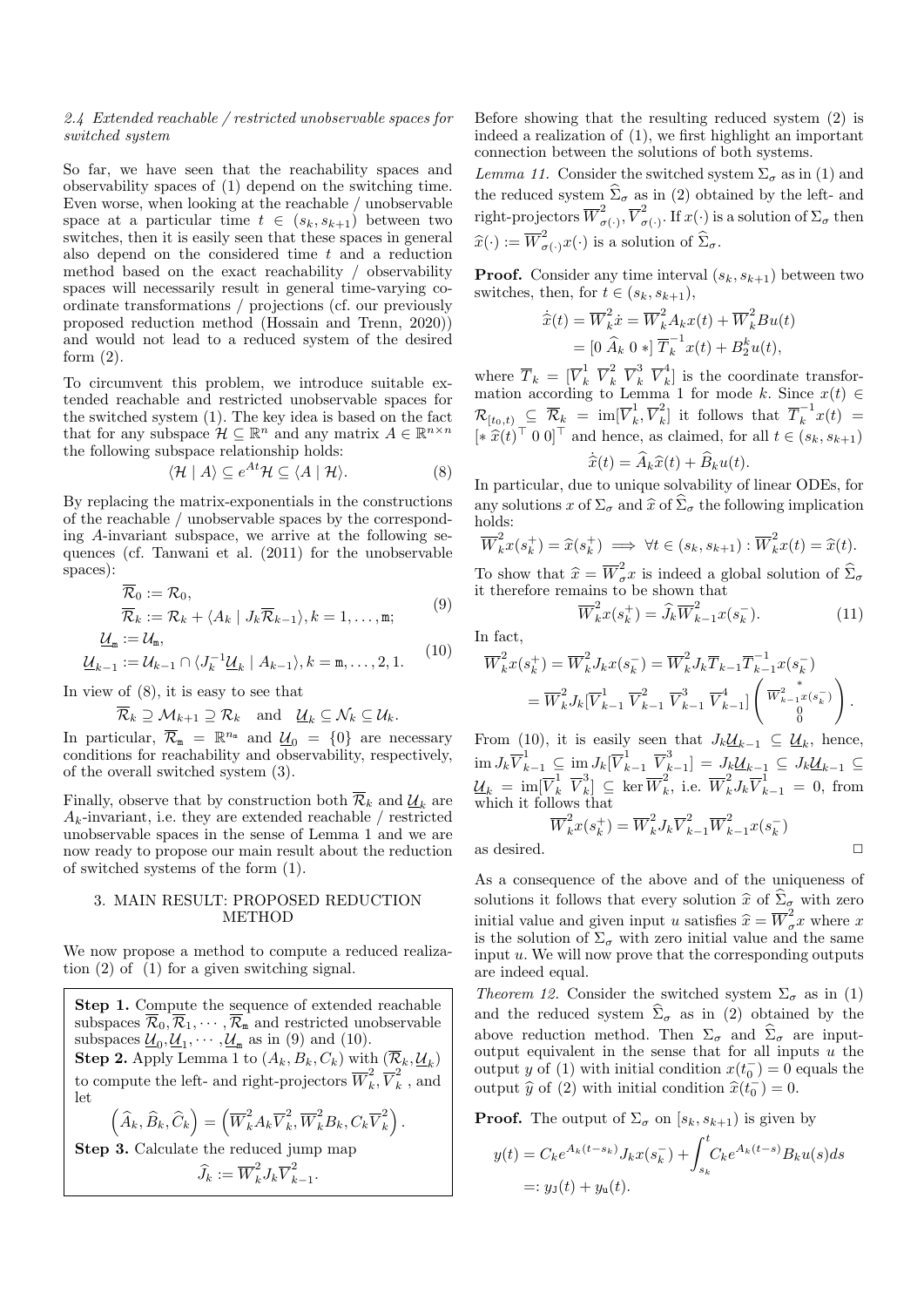Inserting suitable identity matrices,

$$
y_{\mathrm{J}} = C_k \overline{T}_k e^{\overline{T}_k^{-1} A_k \overline{T}_k (t-s_k)} \overline{T}_k^{-1} J_k \overline{T}_{k-1} \overline{T}_{k-1}^{-1} x(s_k^-),
$$
  

$$
y_{\mathrm{u}}(t) = \int_{s_k}^t C_k \overline{T}_k e^{\overline{T}_k^{-1} A_k \overline{T}_k (t-s)} \overline{T}_k^{-1} B_k u(s) ds,
$$

where  $\overline{T}_k = [\overline{V}_k^1 \ \overline{V}_k^2 \ \overline{V}_k^3 \ \overline{V}_k^4$  $\begin{bmatrix} \vec{k} \end{bmatrix}$  is the coordinate transformation according to Lemma 1 for mode k. The special block structure of the matrices  $\overline{T}_k^{-1} A_k \overline{T}_k, \overline{T}_k^{-1} B_k, C_k \overline{T}_k$  implied by Lemma 1 immediately leads to

$$
y_{\mathbf{u}}(t) = \int_{s_k}^{t} \widehat{C}_k e^{\widehat{A}_k(t-s)} \widehat{B}_k u(s) ds.
$$

Hence, for showing  $\hat{y}(t) = y(t) = y_{\text{J}}(t) + y_{\text{u}}(t)$  it remains to be shown that

$$
y_{\text{J}}(t) = \widehat{C}_k e^{\widehat{A}_k(t - s_k)} \widehat{J}_k \widehat{x}(s_k^-). \tag{12}
$$
  
With similar arguments as used to establish (11) in Lemma

11, we can show that

$$
\overline{T}_{k}^{-1} J_{k} \overline{T}_{k-1} \overline{T}_{k-1}^{-1} x(s_{k}^{-}) = \begin{pmatrix} \widehat{J}_{k} \overline{W}_{k}^{*} x(s_{k}^{-}) \\ 0 \\ 0 \end{pmatrix}.
$$

Using the already established fact in Lemma 11, that  $\overline{W}_k^2 x(s_k^-) = \hat{x}(s_k^-)$  together with the special block struc- $\widehat{k}_{k}^{(k)} = \widehat{x}(s_{k}^{-})$ tures of  $\overline{T}_k^{-1} A_k \overline{T}_k$ ,  $\overline{T}_k^{-1} B_k$ ,  $C_k \overline{T}_k$ , we can conclude that  $(12)$  holds.  $\Box$ 

Remark 13. Our proposed reduction method is independent from the actual mode durations  $\tau_k$  and only depends on the mode-sequence. We conjecture that the reduced systems is a minimal realization for almost all mode durations. In general, it is not possible to obtain a durationindependent realization which is minimal for all mode durations, see the following example.

Example 14. Consider a switched system with modes

$$
A_0 = A_2 = \begin{bmatrix} 0 & 0 & 0 \\ 0 & 0 & 0 \\ 0 & 0 & 0 \end{bmatrix}, A_1 = \begin{bmatrix} 0 & 0 & 0 \\ 0 & 0 & -1 \\ 0 & 1 & 0 \end{bmatrix}, B_0 = \begin{bmatrix} 1 \\ 1 \\ 0 \end{bmatrix},
$$
  
\n
$$
B_1 = B_2 = \begin{bmatrix} 1 \\ 0 \\ 0 \end{bmatrix}, C_0 = C_1 = \begin{bmatrix} 1 & 0 & 0 \end{bmatrix}, C_2 = \begin{bmatrix} 1 & 1 & 0 \end{bmatrix}.
$$

with  $J_1 = J_2 = I$ . Assume the mode sequence  $0 \to 1 \to 2$ . Fix the switching time duration  $\tau_1 = \pi/2$  for mode 1. Then the original solution  $x$  and output  $y$  of each time interval can be characterized as follows:

$$
t \in (t_0, s_1) : x(t) = \begin{bmatrix} * \\ 0 \end{bmatrix}, \quad y(t) = C_0 x(t) = \begin{bmatrix} 1 & 0 & 0 \end{bmatrix} \begin{bmatrix} * \\ 0 \end{bmatrix},
$$

$$
t \in (s_1, s_1 + \frac{\pi}{2}) : x(t) = \begin{bmatrix} * \\ * \end{bmatrix}, \quad y(t) = C_1 x(t) = \begin{bmatrix} 1 & 0 & 0 \end{bmatrix} \begin{bmatrix} * \\ * \end{bmatrix},
$$

$$
x(s_2) = x(s_1 + \frac{\pi}{2}) = \begin{bmatrix} * \\ 0 \end{bmatrix}
$$

$$
t \in (s_2, t_f) : x(t) = \begin{bmatrix} * \\ * \end{bmatrix}, \quad y(t) = C_2 x(t) = \begin{bmatrix} 1 & 1 & 0 \end{bmatrix} \begin{bmatrix} * \\ 0 \end{bmatrix}.
$$

Clearly, the second and third state do not affect the output for this specific switching signal. In particular, it is easily seen that the overall input-output behaviour is described by the (nonswitched) system  $\dot{\hat{x}} = u, y = \hat{x}$ . However, if we apply our proposed method, then the sequence of reachable and unobservable spaces are given by

$$
\mathcal{M}_1 = \text{im } B_0, \quad \mathcal{N}_0 = \{0\},
$$
  
\n
$$
\mathcal{M}_2 = \mathbb{R}^3, \qquad \mathcal{N}_1 = \{0\},
$$
  
\n
$$
\mathcal{M}_3 = \mathbb{R}^3, \qquad \mathcal{N}_2 = \text{span}\{e_3\}.
$$

Indeed, the sequences produce a switched system with modes in dimensions 1, 3 and 2, respectively, instead of a one dimensional minimal systems. Nevertheless, one should note that for  $\tau_1 \neq k\pi/2$ , our method actually produces a minimal realization.  $\triangle$ 

We conclude the theoretical part of this contribution by showing that our proposed method results at least in a minimal realization in the sense that its not possible to reduced it further with the same reduction method.

Theorem 15. Consider the switched system  $\Sigma_{\sigma}$  and the reduced switched system  $\hat{\Sigma}_{\sigma}$  resulting from our proposed method. Let  $\mathcal{R}_{\sigma(\cdot)}$  and  $\underline{\mathcal{U}}_{\sigma(\cdot)}$  be the sequences of reachable and unobservable spaces, respectively, of  $\widehat{\Sigma}_{\sigma}$ . Then,

$$
\overline{\widehat{\mathcal{R}}}_{\sigma(\cdot)} = \mathbb{R}^{\widehat{n}_{\sigma(\cdot)}}, \quad \widehat{\underline{\mathcal{U}}}_{\sigma(\cdot)} = \{0\}.
$$

In particular, the left- and right-projectors for a potential further reduction are given by identity matrices, i.e. no further reduction occurs.

**Proof.** Our proposed methods yields for each mode  $k$  a coordinate transformation  $\overline{T}_k$  such that  $(A_k, B_k, C_k)$  is transformed to

$$
\left( \begin{bmatrix} A_k^{11} & A_k^{12} & A_k^{13} & A_k^{14} \\ 0 & \widehat{A}_k & 0 & A_k^{24} \\ 0 & 0 & A_k^{33} & A_k^{34} \\ 0 & 0 & 0 & A_k^{44} \end{bmatrix}, \begin{bmatrix} B_k^1 \\ \widehat{B}_k \\ 0 \end{bmatrix}, \begin{bmatrix} 0 & \widehat{C}_k & 0 & C_k^4 \end{bmatrix} \right), \tag{13}
$$

where  $(\widehat{A}_k, \widehat{B}_k, \widehat{C}_k)$  is the input-output equivalent reduced system for mode  $k$ . By construction, the reachable and unobservable spaces are given by

$$
\overline{\mathcal{R}}_k = \overline{T}_k \begin{bmatrix} I & 0 \\ 0 & I \\ 0 & 0 \\ 0 & 0 \end{bmatrix}, \quad \underline{\mathcal{U}}_k = \overline{T}_k \begin{bmatrix} I & 0 \\ 0 & I \\ 0 & I \\ 0 & 0 \end{bmatrix},
$$

respectively. Let  $\mathcal{R}_k$  and  $\underline{\mathcal{U}}_k$  respectively, be the extended reachable and restricted unobservable space of  $(A_k, B_k, C_k)$  according to (9) and (10).

Seeking a contradiction assume  $\overline{\hat{\mathcal{R}}}_k \subsetneq \mathbb{R}^{\hat{n}_k}$  (Case I), or  $\underline{\mathcal{U}}_k \neq \{0\}$  (Case II) for some k.

Case I: For  $k = 0$  we see that from  $\overline{\mathcal{R}}_0 = \mathcal{R}_0$ , it follows that the pair  $(\widehat{A}_0, \widehat{B}_0)$  must be reachable and hence  $\widehat{\mathcal{R}}_0 =$  $\widehat{\mathcal{R}}_0 = \mathbb{R}^n$ . Assume now inductively that for some k we have  $\widehat{\mathcal{R}}_{k-1} = \mathbb{R}^{\widehat{n}_{k-1}}$  and  $\widehat{\mathcal{R}}_k \subsetneq \mathbb{R}^{\widehat{n}_k}$ . Since  $\widehat{\mathcal{R}}_k$  is  $\widehat{A}_k$ invariant and contains im  $\widehat{B}_k$ , we can choose a coordinate transformation  $\widehat{T}_k$  such that  $(\widehat{A}_k, \widehat{B}_k)$  is transformed to

$$
\left( \begin{bmatrix} \widehat{A}^1_k & * \\ 0 & \widehat{A}^2_k \end{bmatrix}, \begin{bmatrix} \widehat{B}^1_k \\ 0 \end{bmatrix} \right), \tag{14}
$$

and  $\operatorname{im} \widehat{T}_k \begin{bmatrix} I \\ 0 \end{bmatrix} = \widehat{R}_k$ . By adjusting the original coordinate transformation  $\overline{T}_k$ , we can assume in the following that  $(\widehat{A}_k, \widehat{B}_k)$  is actually equal to (14). In particular, we then have

$$
\operatorname{im} \left[ \begin{smallmatrix} I \\ 0 \end{smallmatrix} \right] = \widehat{\mathcal{R}}_k = \widehat{\mathcal{R}}_k + \langle \widehat{A}_k | \widehat{J}_k \widehat{\mathcal{R}}_{k-1} \rangle.
$$

Since  $\widehat{\mathcal{R}}_k = \langle \widehat{A}_k | \widehat{B}_k \rangle \subseteq \text{im} \left[ \begin{smallmatrix} I \\ 0 \end{smallmatrix} \right],$  we can conclude that  $\text{im } \begin{bmatrix} I \end{bmatrix} \supseteq \langle A_k | J_k \mathcal{R}_{k-1} \rangle = \langle A_k | \text{im } J_k \rangle \supseteq \text{im } J_k.$ <br>Therefore,  $(A_k, B_k, J_k)$  is actually transformed to

$$
\left( \begin{bmatrix} * & * & * & * \\ 0 & \begin{bmatrix} \widehat{A}_k^1 & * \\ 0 & \widehat{A}_k^2 \end{bmatrix} & 0 & * \\ 0 & 0 & * & * \\ 0 & 0 & 0 & * \end{bmatrix} , \begin{bmatrix} * & * & * \\ 0 & 0 & * \\ 0 & 0 & * \end{bmatrix} \right), \begin{bmatrix} * & * & * \\ 0 & 0 & * \\ 0 & 0 & * \end{bmatrix} \right).
$$